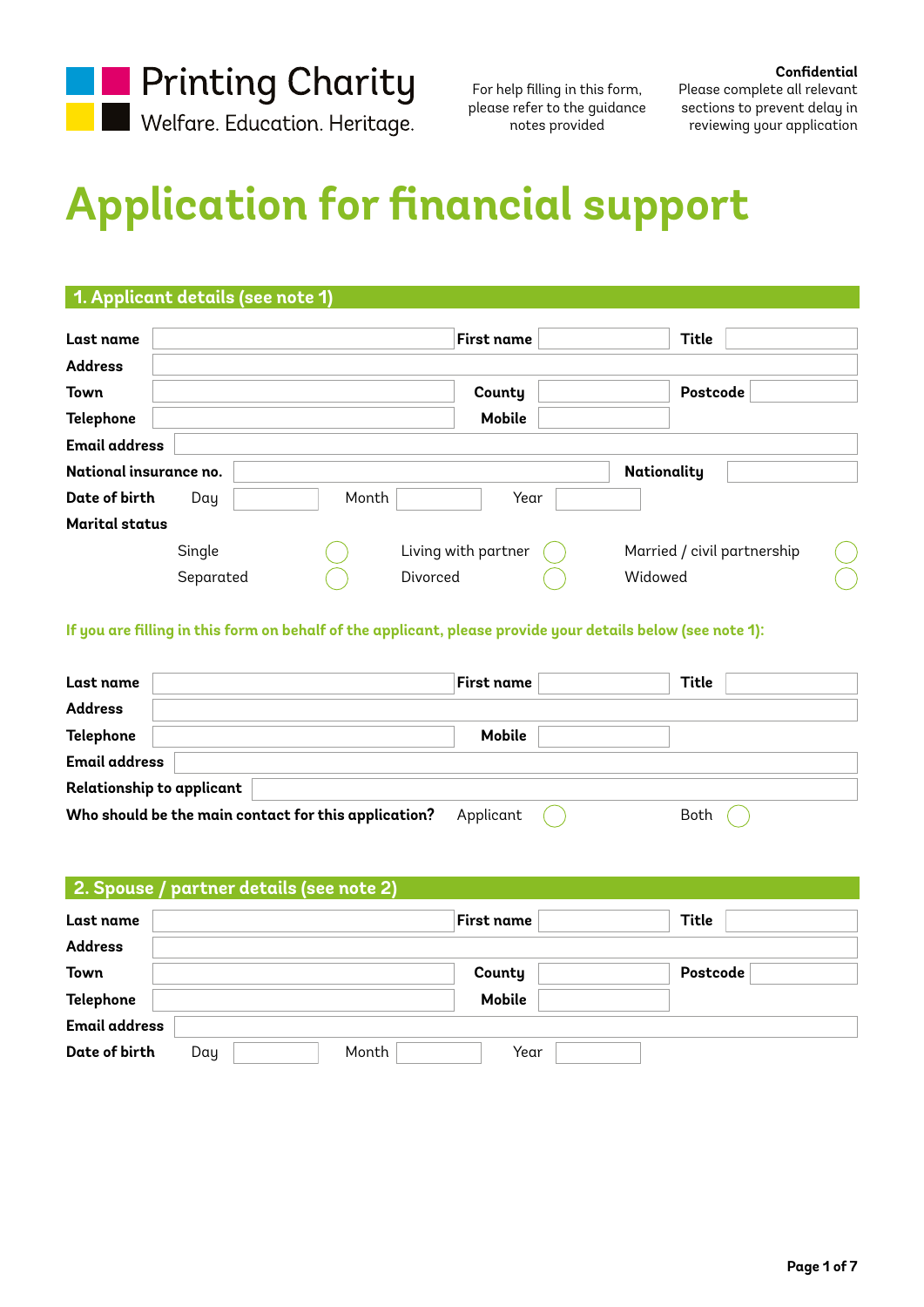

**Confidential**

Please complete all relevant sections to prevent delay in reviewing your application

# **3. Household members and dependents (see note 3)**

| Tell us who lives in your home and/or anyone that you are financially responsible for: | Weekly payment |               |              |          |            |              |
|----------------------------------------------------------------------------------------|----------------|---------------|--------------|----------|------------|--------------|
| Name                                                                                   | Relation       | Date of birth | In education | Employed | Unemployed | to household |
|                                                                                        |                |               |              |          |            |              |
|                                                                                        |                |               |              |          |            |              |
|                                                                                        |                |               |              |          |            |              |
|                                                                                        |                |               |              |          |            |              |
|                                                                                        |                |               |              |          |            |              |

# **Do you, your spouse/partner, household members or dependents have any significant health issues or disabilities?**

If so, please provide details:

# **4. Grant request (see note 4)**

| Have you applied to us before? Yes<br>No<br>One-off grant<br>Which type of grant(s) are you applying for?<br>Financial support<br>One-off grant only - please explain what you need it for:<br>What is the total cost?<br>£<br>How much are you asking for?<br>£<br>Have you applied to anyone else e.g. other charities, trusts, local authority?<br>Yes<br>No.<br>If yes, please provide details below and give the outcome (if known):<br>Have you checked your benefit entitlements? Agencies that may assist include:<br>your local authority, DWP, Citizens Advice, Age UK and Turn2Us<br>Yes<br>No.<br>If yes, please provide details below: | How did you hear about the Printing Charity? |  |
|-----------------------------------------------------------------------------------------------------------------------------------------------------------------------------------------------------------------------------------------------------------------------------------------------------------------------------------------------------------------------------------------------------------------------------------------------------------------------------------------------------------------------------------------------------------------------------------------------------------------------------------------------------|----------------------------------------------|--|
|                                                                                                                                                                                                                                                                                                                                                                                                                                                                                                                                                                                                                                                     |                                              |  |
|                                                                                                                                                                                                                                                                                                                                                                                                                                                                                                                                                                                                                                                     |                                              |  |
|                                                                                                                                                                                                                                                                                                                                                                                                                                                                                                                                                                                                                                                     |                                              |  |
|                                                                                                                                                                                                                                                                                                                                                                                                                                                                                                                                                                                                                                                     |                                              |  |
|                                                                                                                                                                                                                                                                                                                                                                                                                                                                                                                                                                                                                                                     |                                              |  |
|                                                                                                                                                                                                                                                                                                                                                                                                                                                                                                                                                                                                                                                     |                                              |  |
|                                                                                                                                                                                                                                                                                                                                                                                                                                                                                                                                                                                                                                                     |                                              |  |
|                                                                                                                                                                                                                                                                                                                                                                                                                                                                                                                                                                                                                                                     |                                              |  |
|                                                                                                                                                                                                                                                                                                                                                                                                                                                                                                                                                                                                                                                     |                                              |  |
|                                                                                                                                                                                                                                                                                                                                                                                                                                                                                                                                                                                                                                                     |                                              |  |
|                                                                                                                                                                                                                                                                                                                                                                                                                                                                                                                                                                                                                                                     |                                              |  |
|                                                                                                                                                                                                                                                                                                                                                                                                                                                                                                                                                                                                                                                     |                                              |  |
|                                                                                                                                                                                                                                                                                                                                                                                                                                                                                                                                                                                                                                                     |                                              |  |
|                                                                                                                                                                                                                                                                                                                                                                                                                                                                                                                                                                                                                                                     |                                              |  |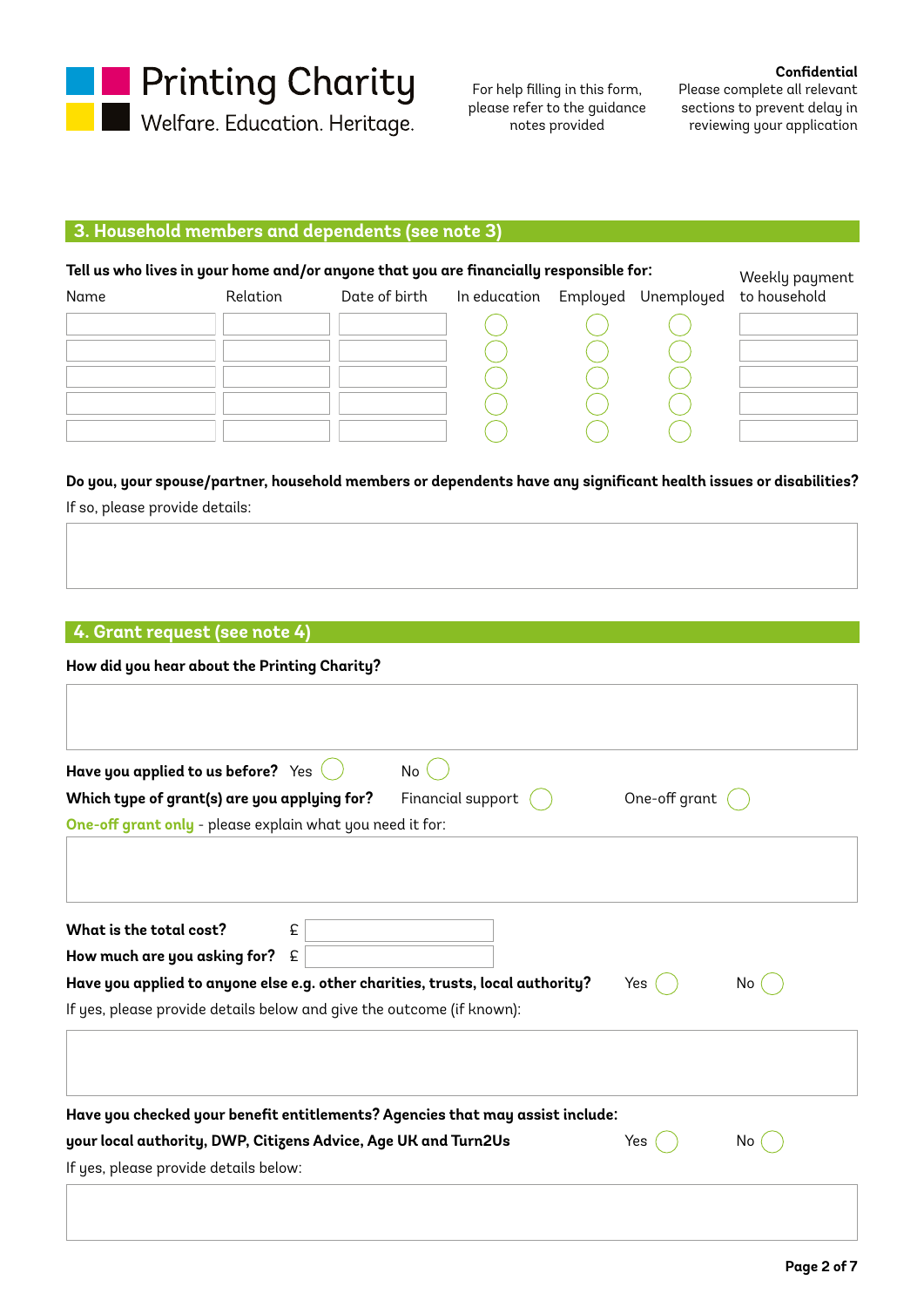

Welfare. Education. Heritage.

For help filling in this form, please refer to the guidance notes provided

**Confidential**

Please complete all relevant sections to prevent delay in reviewing your application

#### **5. Employment history (see note 5)**

#### **Give details of your current or previous employment, even if now retired**

| Employer | Job description | Dates | Union |
|----------|-----------------|-------|-------|
|          |                 |       |       |
|          |                 |       |       |
|          |                 |       |       |

### **Give details of your spouse's/partner's current or previous employment, even if now retired or deceased**

| Employer | Job description | Dates | Union |
|----------|-----------------|-------|-------|
|          |                 |       |       |
|          |                 |       |       |
|          |                 |       |       |

#### **Give details of your parents' current or previous employment, even if now retired or deceased**

| Employer | Job description | Dates | Union |
|----------|-----------------|-------|-------|
|          |                 |       |       |
|          |                 |       |       |
|          |                 |       |       |

#### **Give details of your children's current or previous employment**

| Employer | Job description | Dates | Union |
|----------|-----------------|-------|-------|
|          |                 |       |       |
|          |                 |       |       |
|          |                 |       |       |

## **6. Housing (see note 6)**

Support for mortgage interest £ Council tax reduction  $\epsilon$ 

#### **Tick the type of property you currently occupy and advise the date you moved in**

| Owned - with mortgage<br>Mortgage outstanding<br>£<br>Shared Ownership<br>%<br>Percentage owned<br>£<br>Mortgage outstanding |  |
|------------------------------------------------------------------------------------------------------------------------------|--|
|                                                                                                                              |  |
|                                                                                                                              |  |
|                                                                                                                              |  |
|                                                                                                                              |  |
| Rented - council<br>Rented - private                                                                                         |  |
| Sheltered accommodation<br>Rented - housing association<br>Other                                                             |  |
| Date moved in                                                                                                                |  |
| Amount of benefit received £                                                                                                 |  |
| <b>Housing Benefit</b><br>£                                                                                                  |  |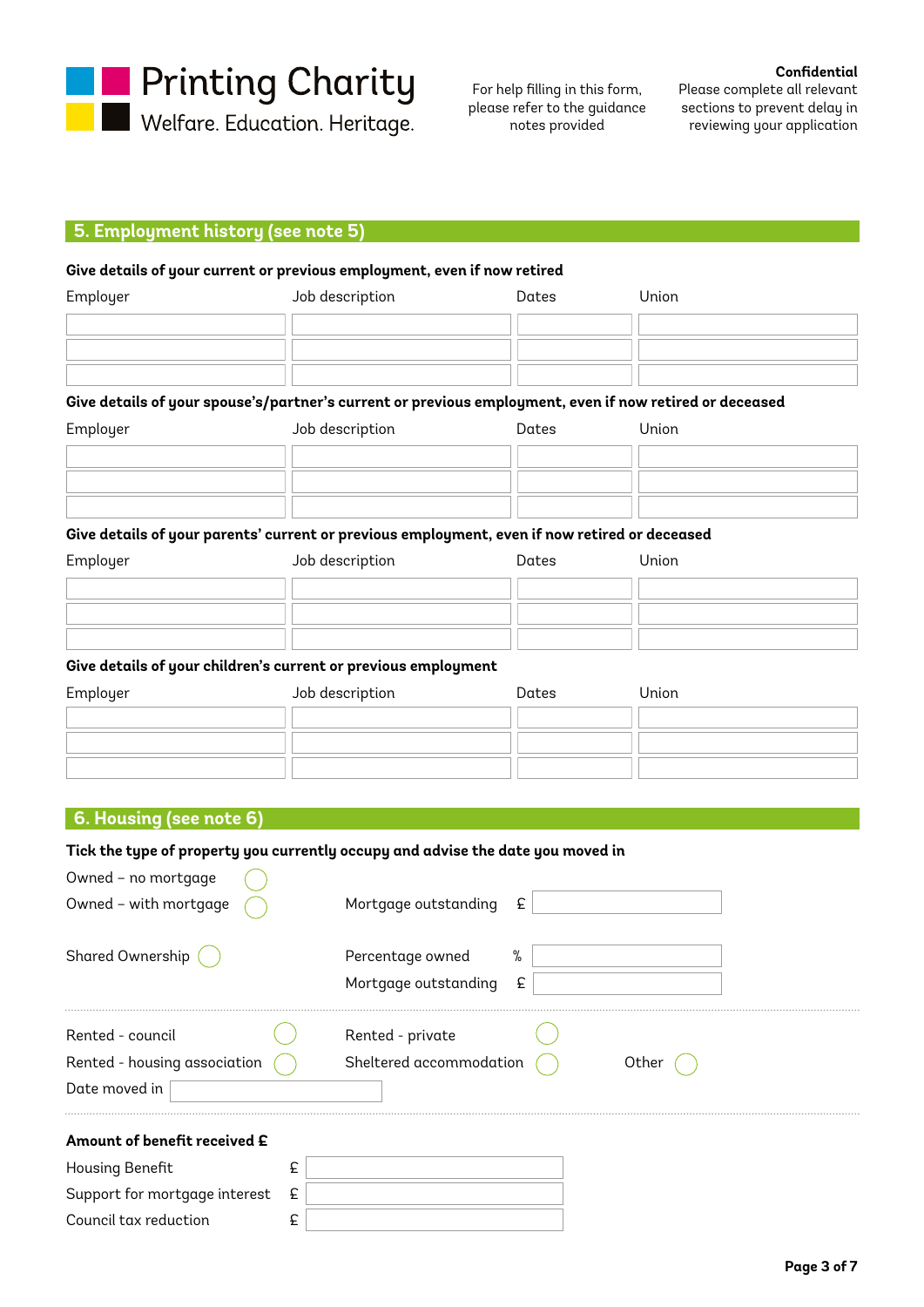

## **Confidential**

Please complete all relevant sections to prevent delay in reviewing your application

## **7. Housing history (see note 7)**

|          | Give details of your previous addresses over the past 3 years |                                              |
|----------|---------------------------------------------------------------|----------------------------------------------|
| Address  |                                                               |                                              |
| Postcode | Dates                                                         | Did you own the property? $Y( )$<br>N(       |
| Address  |                                                               |                                              |
| Postcode | Dates                                                         | Did you own the property? $Y( )$<br>$N($ $)$ |
|          |                                                               |                                              |
| Address  |                                                               |                                              |
| Postcode | Dates                                                         | Did you own the property? Y (<br>N(          |

## **8. Income (see note 8)** - Indicate the net **WEEKLY** income after tax, etc.

|                                                             | <b>Applicant £</b> | Spouse / partner £ |
|-------------------------------------------------------------|--------------------|--------------------|
| Wage / salary (after tax)                                   |                    |                    |
| Universal credit                                            |                    |                    |
| Working tax credit                                          |                    |                    |
| Income support                                              |                    |                    |
| Job seekers allowance                                       |                    |                    |
| Employment and support allowance / incapacity benefit       |                    |                    |
| State pension                                               |                    |                    |
| Workplace / private pension                                 |                    |                    |
| Pension credit                                              |                    |                    |
| Statutory sick pay                                          |                    |                    |
| Statutory maternity/paternity or shared parental pay        |                    |                    |
| Maternity allowance                                         |                    |                    |
| Other household income contributions                        |                    |                    |
| Bereavement allowance                                       |                    |                    |
| Child tax credit                                            |                    |                    |
| Child benefit                                               |                    |                    |
| Child maintenance received                                  |                    |                    |
| Other charitable support                                    |                    |                    |
|                                                             |                    |                    |
|                                                             |                    |                    |
| Personal independence payment / disability living allowance |                    |                    |
| Disability premiums / benefits                              |                    |                    |
| Attendance allowance                                        |                    |                    |
| Carer's allowance                                           |                    |                    |
|                                                             |                    |                    |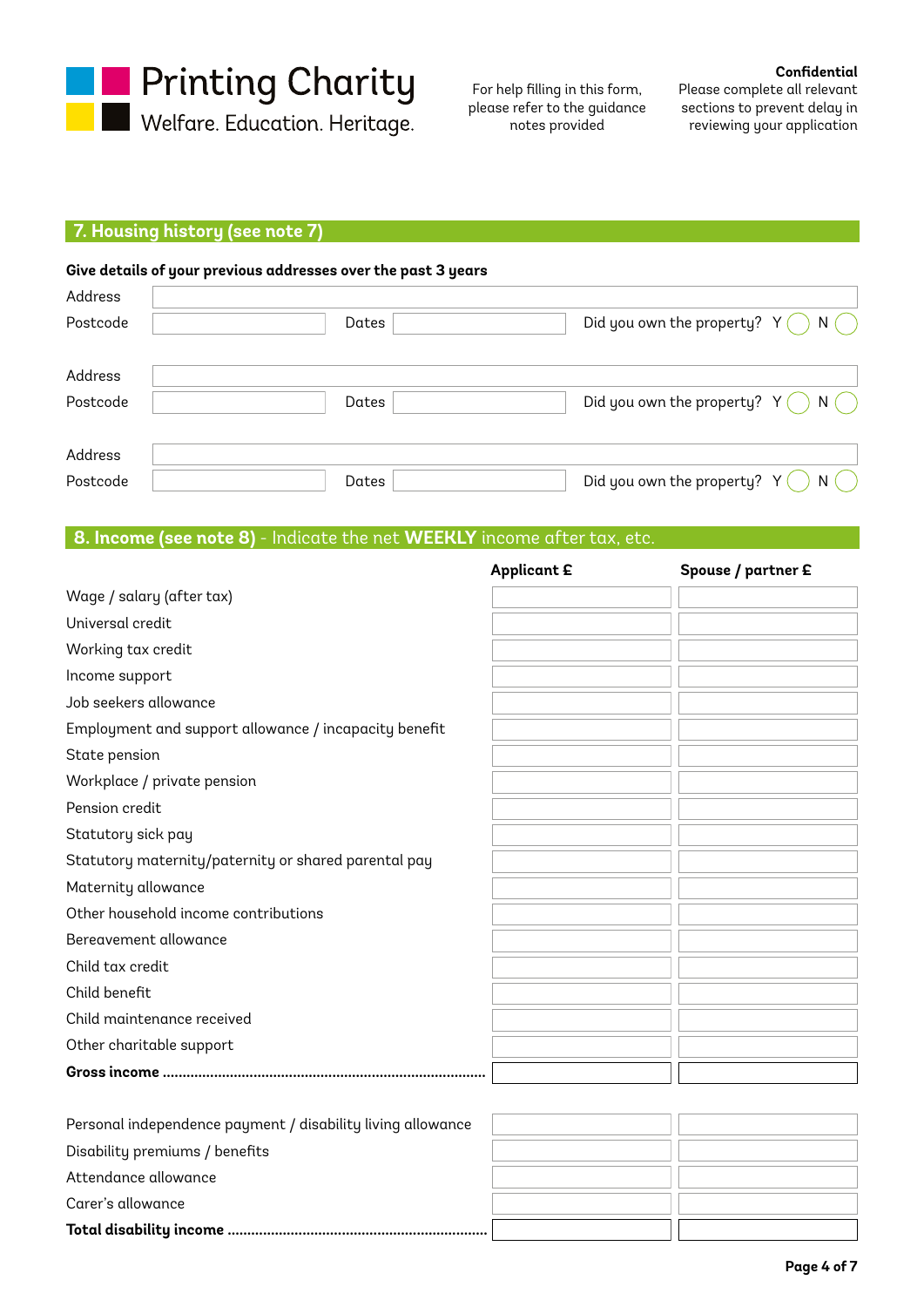**Designal Printing Charity**<br>Designation Meritage.

For help filling in this form, please refer to the guidance notes provided

**Confidential** Please complete all relevant sections to prevent delay in reviewing your application

## **9. Household expenditure (see note 9)** - Provide figures in terms of **WEEKLY** amount

|                                                  | £ | <b>Arrears</b> £ |
|--------------------------------------------------|---|------------------|
| Rent (less any housing benefit)                  |   |                  |
| Mortgage(s) (less support for mortgage interest) |   |                  |
| Council tax (less council tax reduction)         |   |                  |
| Ground rent / service charge                     |   |                  |
| Buildings / contents insurance                   |   |                  |
| Water rates                                      |   |                  |
| Gas / electricity                                |   |                  |
| Other fuels e.g. LPG, oil, coal                  |   |                  |
|                                                  |   |                  |
|                                                  |   |                  |
| Childcare costs e.g. childminder, nursery        |   |                  |
| Child maintenance paid                           |   |                  |
| Maintenance for ex-partner / spouse              |   |                  |
| Care costs                                       |   |                  |
|                                                  |   |                  |
|                                                  |   |                  |
| Food                                             |   |                  |
| Clothing                                         |   |                  |
| Mobile phone                                     |   |                  |
| Telephone / TV / broadband                       |   |                  |
| Household goods e.g. furniture, appliances       |   |                  |
| Social participation                             |   |                  |
| Car costs (including finance)                    |   |                  |
| Public transport / taxis                         |   |                  |
| Personal goods and services                      |   |                  |
| e.g. toiletries, prescriptions, dentist, glasses |   |                  |
| Life assurance / other insurance                 |   |                  |
| Any other above-average costs / expenses         |   |                  |
|                                                  |   |                  |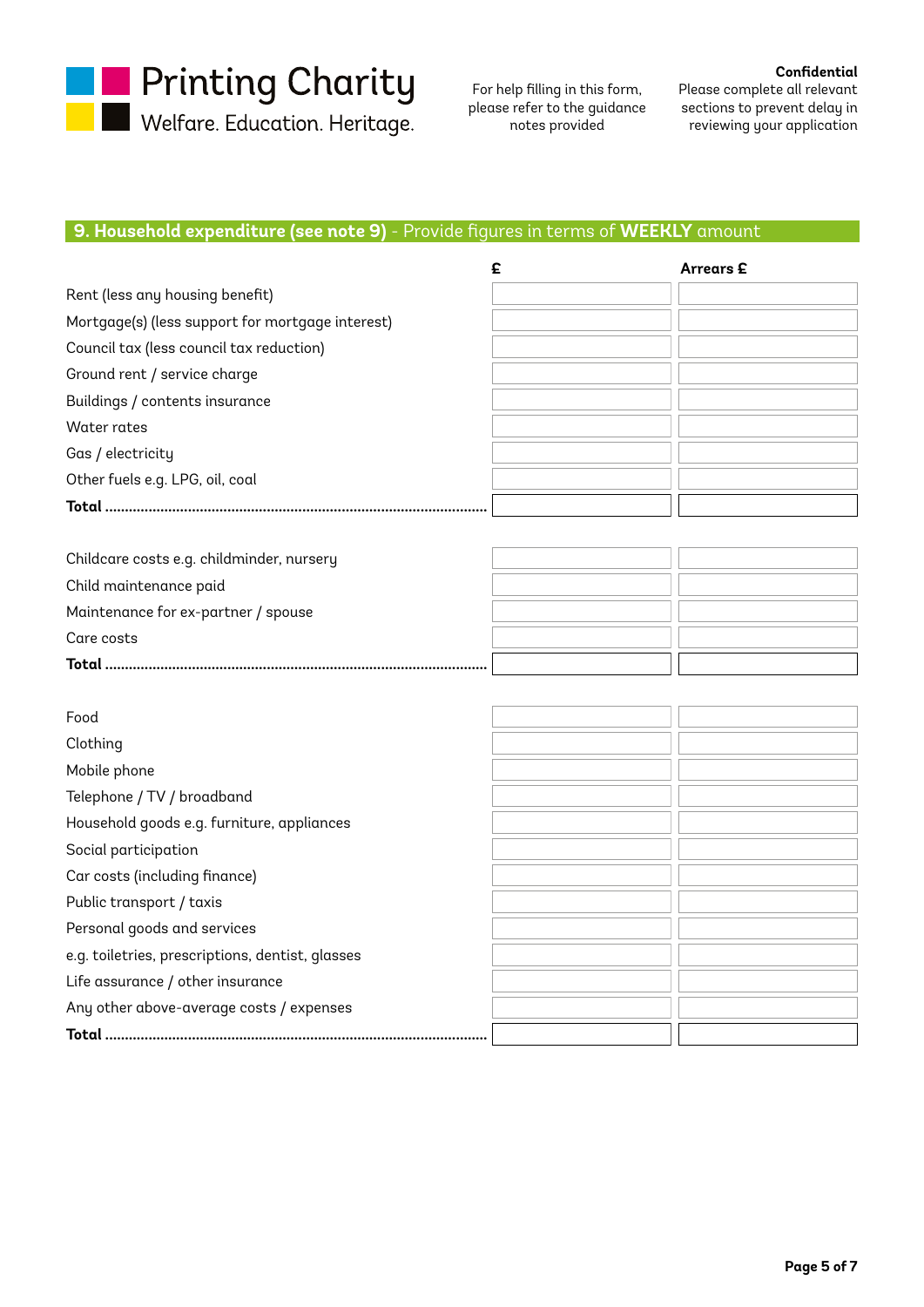

Welfare. Education. Heritage.

For help filling in this form, please refer to the guidance notes provided

**Confidential** Please complete all relevant sections to prevent delay in reviewing your application

# **10. Capital / savings (see note 10)** - Give the **current** total Do not leave any boxes blank, if no savings exist please enter '0'

|                                        | You £ | Spouse / partner £ |
|----------------------------------------|-------|--------------------|
| Bank accounts                          |       |                    |
| <b>Building societies</b>              |       |                    |
| National savings accounts              |       |                    |
| Investments (ISAs, bonds etc.)         |       |                    |
| Premium bonds                          |       |                    |
| Stocks and shares                      |       |                    |
| Value of other property, if applicable |       |                    |
| Redundancy pay / compensation          |       |                    |
| <b>Total</b>                           |       |                    |

#### **Disposal of assets - Have you disposed of any assets within the last 5 years?**

## **e.g. sold or gifted a property or shares**

Yes  $\bigcap$  No  $\bigcap$ 

If yes, please give details

# **11. Debts (see note 11)** -

e.g .mortgage, bank loans, credit cards, hire purchase, all other debts or loans

| Name of creditor | <b>Purpose</b> | Monthly £ | <b>Balance Owed £</b> |
|------------------|----------------|-----------|-----------------------|
|                  |                |           |                       |
|                  |                |           |                       |
|                  |                |           |                       |

#### **What action or advice have you taken about your debts?**